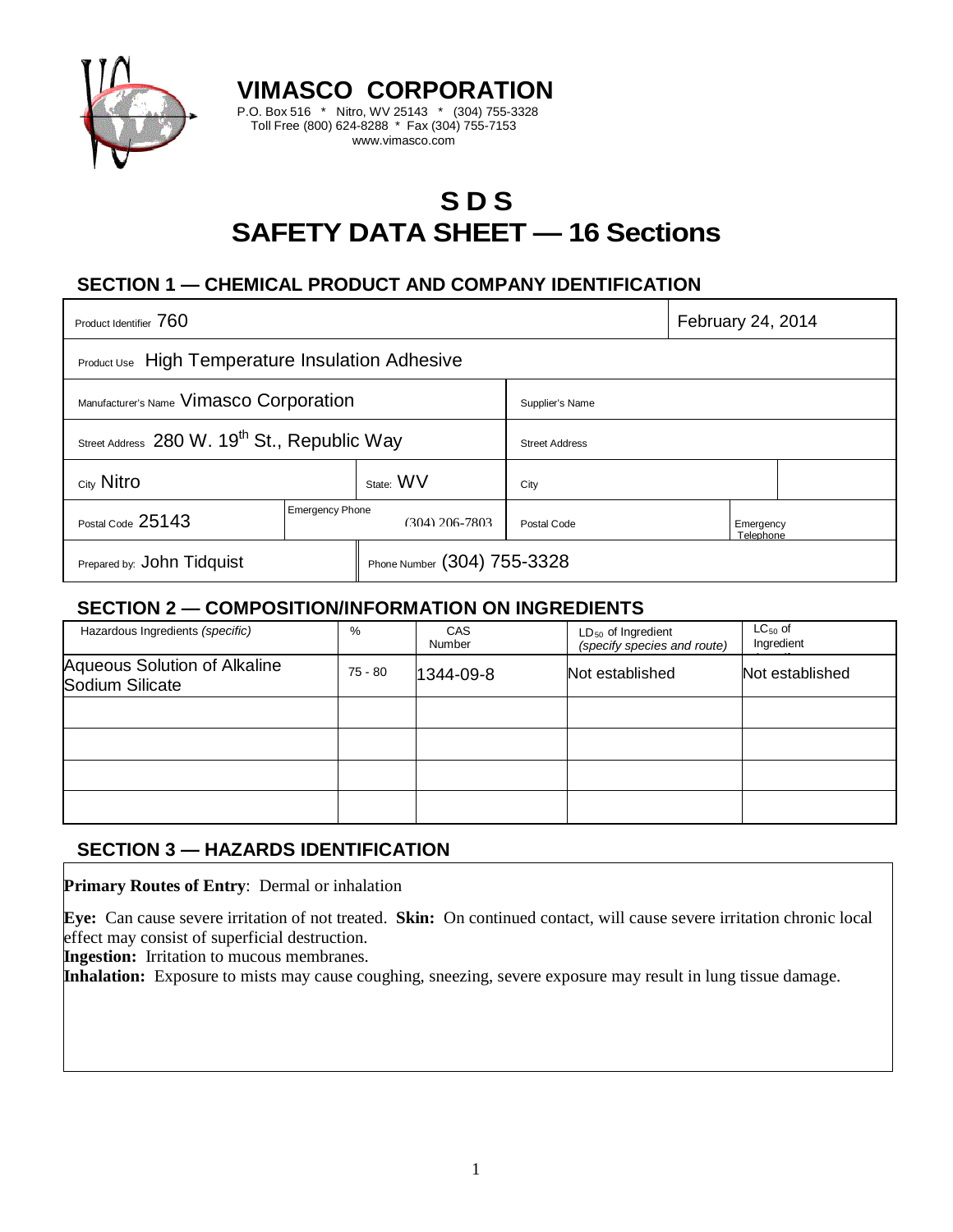# **Product Identifier - 760 Adhesive, Vimasco Corporation**

# **SECTION 4 — FIRST AID MEASURES**

**Skin**: Wash with soap and water

**Eyes:** Flush with clean water at least 15 minutes, if irritation persists, consult physician.

**Inhalation**: Remove to fresh air. If breathing is difficult, administer oxygen. If irritation persists, consult physician

**Ingestion**: Give two glasses of water, induce vomiting, consult physician or poison control center. Never give anything by mouth to an unconscious person.

### **SECTION 5 — FIRE FIGHTING MEASURES**

| Flammable<br>No                                                                 | If yes, under which conditions?     |                                                  |  |  |  |
|---------------------------------------------------------------------------------|-------------------------------------|--------------------------------------------------|--|--|--|
| Means of Extinction: $Foam$ , $CO2$ , Dry Chemical, Water Fog                   |                                     |                                                  |  |  |  |
| Flashpoint: No flash to boiling $212^{\circ}F$ (TCC)                            | Upper Flammable Limit (% by volume) | Lower Flammable Limit (% by volume)              |  |  |  |
| Autoignition Temperature (°C)                                                   | Explosion Data: None known          | Explosion Data - Sensitivity to Static Discharge |  |  |  |
| Hazardous Combustion Products: None known                                       |                                     |                                                  |  |  |  |
| Special Firefighting Procedure: Protective clothing for skin and eye protection |                                     |                                                  |  |  |  |

# **SECTION 6 — ACCIDENTAL RELEASE MEASURES**

For large spills, contain the liquid and shovel up material for removal by vacuum truck. Neutralize residue with dilute acid, flush area with water, followed by liberal covering of sodium bicarbonate. Small spills are readily washed away with water. High pH is harmful to aquatic life. **Spills will be very slippery**.

# **SECTION 7 — HANDLING AND STORAGE**

Thoroughly cleanse hands after handling. Launder contaminated clothing before reuse.

Protect from freezing.

Do not use empty containers for potables or edibles.

Store indoors at temperatures of 40°F to 90°F. Do not store at elevated temperatures, as containers could pressurize and rupture

Spills may be slippery.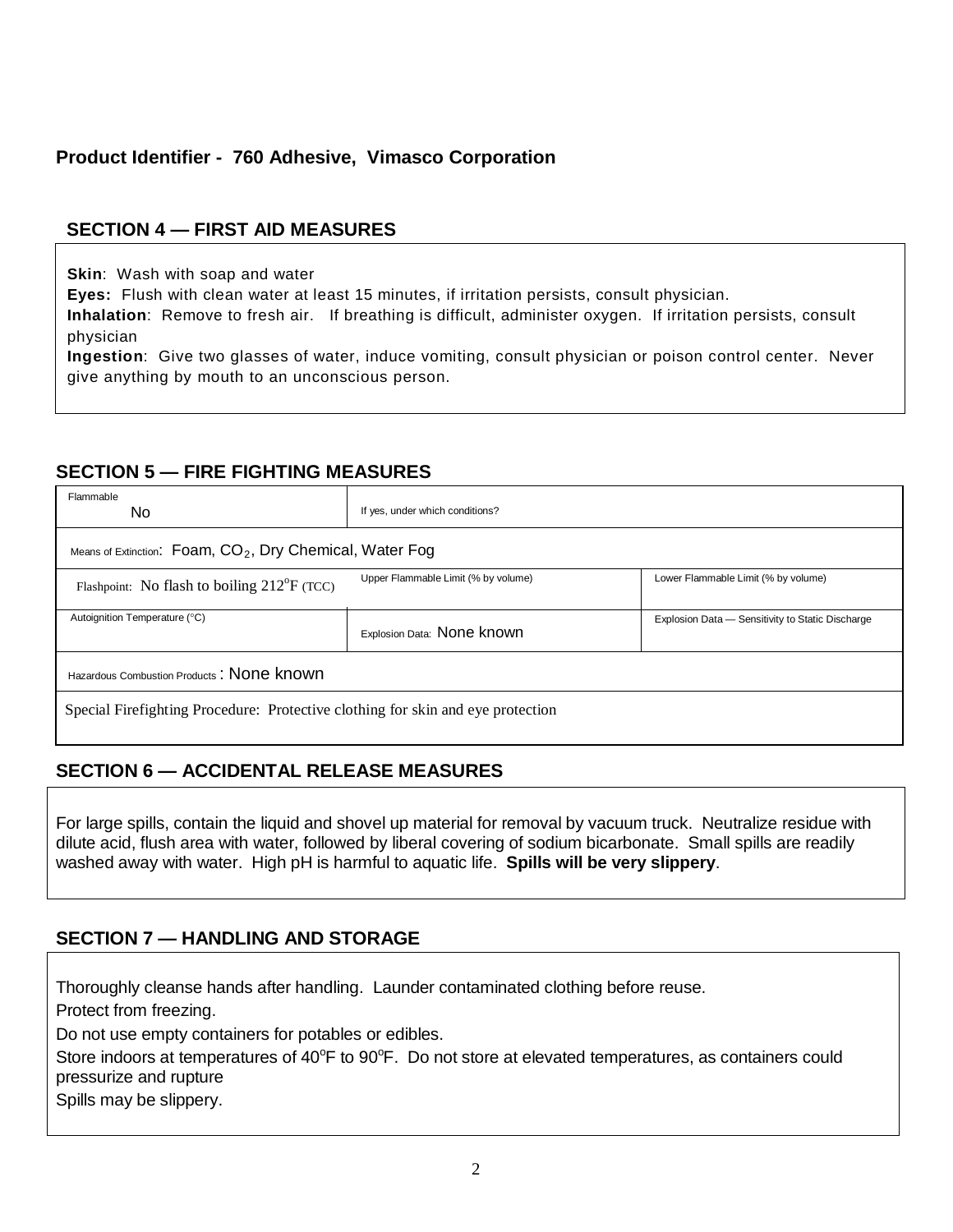# **SECTION 8 — EXPOSURE CONTROL / PERSONAL PROTECTION**

#### Exposure limits: Not available

In restricted ventilation areas, use approved chemical respirator, avoid inhalation of airborne particulates by using an approved respirator. General (mechanical) room ventilation is expected to be satisfactory. Supplementary local exhaust and respiratory protection may be needed in poorly ventilated spaces, or evaporation from large surfaces when spraying.

Personal Protection: Rubber gloves (gloves can be cleaned with mild soap and water), goggles, face shield or other eyewear to protect from splash. Discard footwear that cannot be cleaned.

### **SECTION 9 — PHYSICAL AND CHEMICAL PROPERTIES**

| Physical State: Paste consistency   | $\circ$ <sub>dor</sub> : Faint odor                     | Wt/Gal: 10.5 lbs.                                 |
|-------------------------------------|---------------------------------------------------------|---------------------------------------------------|
| Specific Gravity: 1.44              | Vapor Density (air = 1): $Lighter than air$             | Viscosity: Approx. 80,000 cps                     |
| Evaporation Rate: Slower than ether | Boiling Point: 212 <sup>°</sup> F to 216 <sup>°</sup> F | Freezing Point: $30^{\circ}$ F (1 <sup>o</sup> )C |
| <sub>pH</sub> 10 - 11               | VOC (lbs/gal): 0 gm/L; 0 lbs/gal (less water)           | Volatile Volume: 52% (water)                      |

# **SECTION 10 — STABILITY AND REACTIVITY**

Chemical Stability: Stable

Avoid contact with acids or ammonium salts, this will cause gelling and evolution of heat. Prolonged contact with aluminum, tin, brass, copper, lead or zinc may product flammable hydrogen gas.

Thermal decomposition will yield hydrogen.

# **SECTION 11 — TOXICOLOGICAL INFORMATION**

Not available

# **SECTION 12 — ECOLOGICAL INFORMATION**